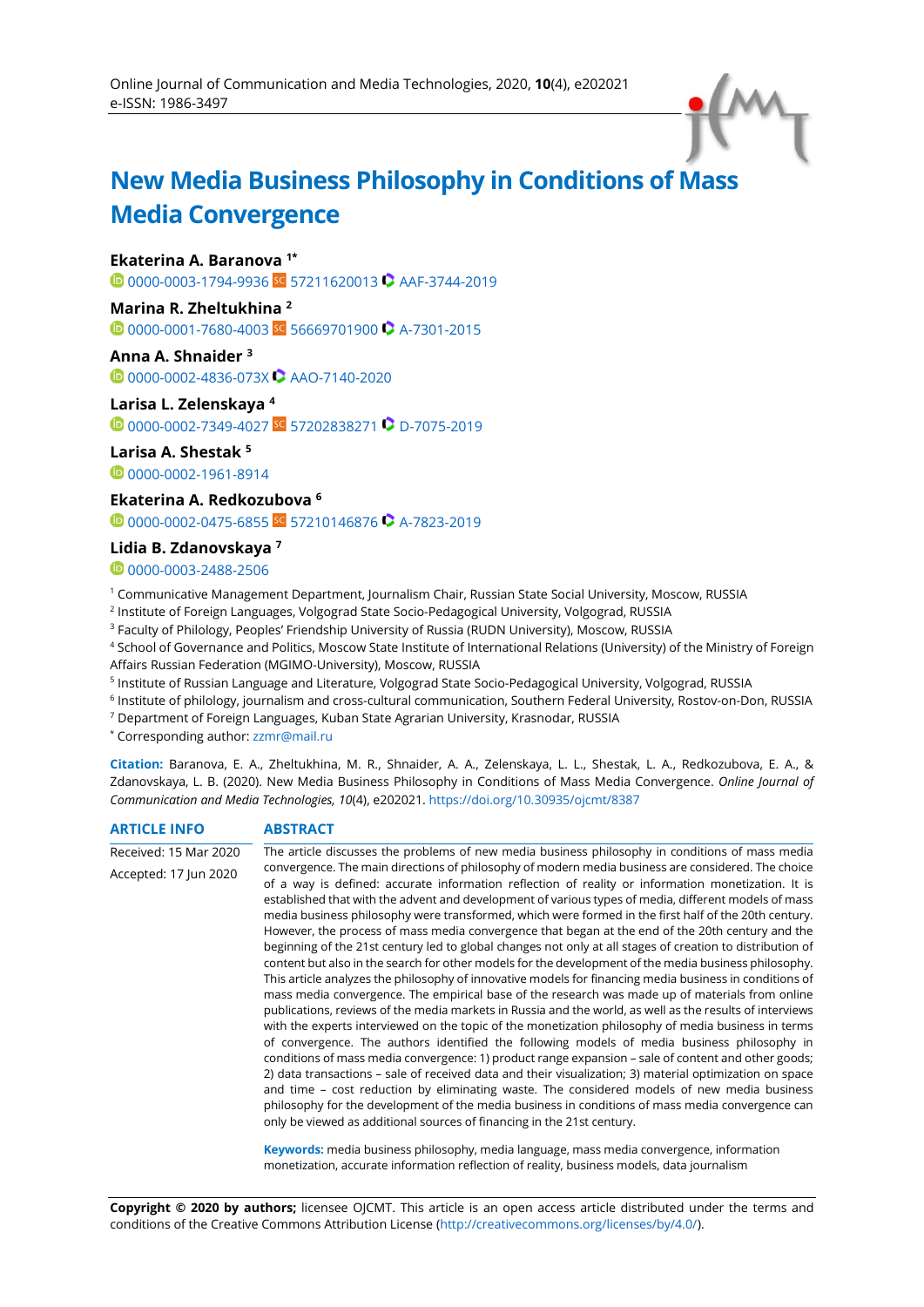#### **INTRODUCTION**

With the development of various types of media, different mass media business philosophy models have evolved and transformed. "The development of periodicals in the 17th-19th centuries laid the foundation for the formation of the main types of newspapers and magazines. In the 20th century, this process continued and led to the creation of a modern system of established types of publications" (Shchepilova & Shchepilov, 2012, p. 29). The mass media business philosophy models were formed based on requests from advertisers (Pushkarev et al., 2019; Vinogradova et al., 2018). It was in the 20th century when the philosophy of mass production prevailed in many consumer sectors, and there was a need for the philosophy of active promotion of goods and services, that the philosophy of advertising became the main source of income for print media in countries with market economies. Prior to this development, for nearly 300 years, the print media business philosophy model "was built almost only around the sale of circulation to end-users, readers, in most cases exclusively through subscription, ... it was this income item that remained the main and determining profitability of projects" (Makeenko, 2014, p. 13).

The main mass media business philosophy models of the organization and financing of broadcasting (commercial, state, and public) were formed in the first half of the 20th century.

During the two postwar decades, television is emerging in Europe and North America

The mass media business philosophy models for broadcasting were taken as the basis for the formation of the television model. Thus, the models of the philosophical and economic functioning of the mass media were finally formed by the middle of the 20th century (Makeenko, 2014).

However, mass media convergence has become a process that may soon change not only the structure of the media in different countries but the entire media philosophy and media economy (Vartanova, 2003, p. 286).

The purpose of this article is to identify and explore innovative models of new media business philosophy in terms of mass media convergence.

#### **LITERATURE REVIEW**

The researching papers dedicated to the process of mass media convergence began to appear in the late 1990 – the first half of the 2000. The process of mass media convergence has been studied from different angles: technological, economic, cultural (Bayanova et al., 2019; Boeva-Omelechko et al., 2019; Cherdymova et al., 2019; Ezhov et al., 2019; Holopirek, 2007; Kachkaeva, 2010; Kutuev et al., 2017; Lehtisaari et al., 2012; Quinn, 2005, p. 240; Quinn & Filak, 2005; Shayhitdinova, 2012; Tameryan et al., 2019; Vartanova, 2003; Vinogradova et al., 2018; Zheltukhina et al., 2019). Many researchers have analyzed the development of convergence in a newsroom in a specific region (Dupagne, Garrison, 2003, p. 42; Domingo, 2006, p. 541; Lupton, Thurman, 2008, p. 439-455).

Mass media convergence is a process in the modern media industry that began in the second half of the 1990 when the media began to create their own websites. It is associated with technical advantages in the field of information transferring and storage and leads to the merging of previously different media (based on the Internet platform and/or convergent newsrooms), departments, and divisions of media company in order to jointly produce a content and replicate it on different media platforms. Mass media convergence led to the appearance of new types of media, new genres, and forms of content, as well as to the global changes occurring at all stages – from creation to distribution of content, and the global search for other models of mass media business philosophy development.

With the development of mass media convergence and the advent of online media, new mass media business philosophy models have emerged that have gone a fast path of the development in less than a decade (Kachkaeva, 2010; Vartanova, 2003, p. 304).

New technologies have transformed the philosophy model of selling content to consumers: digital content has been sold on various media platforms. Today, the world media have gained enough experience in realizing of the philosophy of paid content on the website. We can distinguish the following mass media philosophy models of the organization and providing of paid content on the website: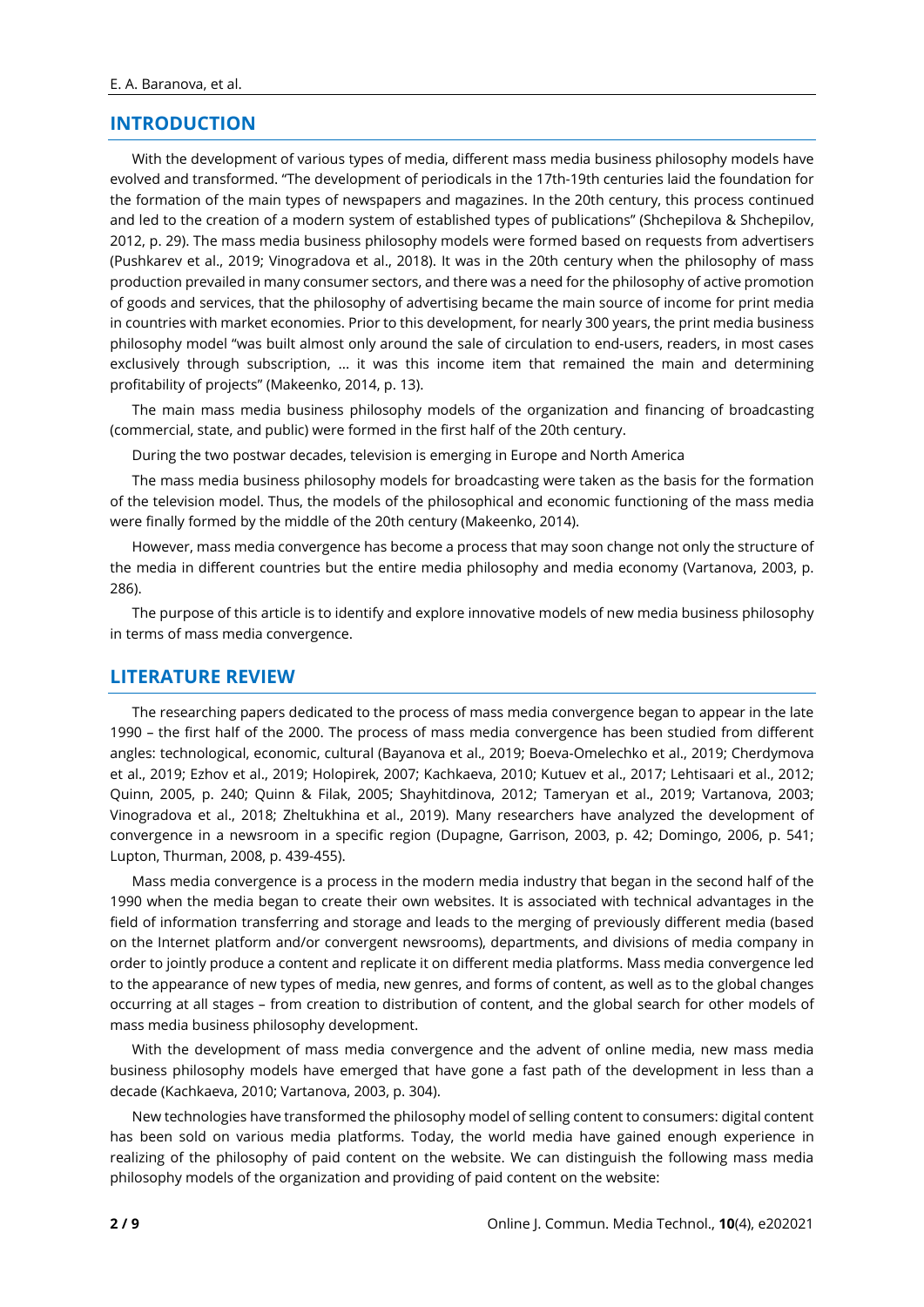1*. Paid content model:* access to all the stories of website is paid. The Times (2020), the Wall Street Journal (2020) provide access to stories on the websites only when payment is made.

2*. Hybrid model (paid and free content model):* involves the combination of paid and free content ("freemium" and "premium"). The main content is provided free of charge, and premium one (that consists of more complete information about events, access to the archive, special offers, etc.) is charged.

3*. Twice hybrid model (paid and free content model on two websites)*: since 2011, the Boston Globe (2020) has been using two websites to distribute content. Its paid website [\(http://www.bostonglobe.com\)](http://www.bostonglobe.com/) contains news, articles, comments, analytics, and photos which were published in the daily and Sunday issues of the newspaper. A free resource [\(https://www.boston.com\)](https://www.boston.com/) does not contain all the content of the printed version. There is news, a guide to the world of entertainment.

With the development of mass media convergence, researches have repeatedly emphasized that "in order to maintain their sustainability, traditional media channels must develop new business models" (Möller & Stone, 2013, p. 104). This reflected the emergence of a new mass media business philosophy. Some researchers believe that since technologies are developing very quickly, there cannot be anyone sustainable business philosophy model. For example, in Finnish media companies, there is still no understanding of what will be the main source of profit for the online version of the newspaper (Lehtisaari et al., 2012, p. 43). Other researchers, such as J. Cage (Julia Cagé), a French professor of economics, generally believe that the media business has no potential for monetization (Zhilavskaya, 2016, p. 120).

The first major research dedicated to the monetization philosophy of the media in a media business we can consider a Ph.D. thesis by Zhang (2008) Yuyan Ernest "A study of media convergence: does it promote good journalism, economic synergy, and competitiveness?". The paper explored the philosophical and economic perspective of the mass media convergence process.

The issue of monetization of the newspaper business in terms of media convergence becomes particularly relevant. Therefore, researchers (Ketonen 2013; Lehtisaari et al., 2012) often wonder about searching for new business philosophy models for the newspaper business, as the existing print media model in the form of circulation and advertising goes away. As is known, for the period from 2010 to 2015, the circulation of newspapers worldwide fell by 2%, while advertising revenues decreased by 13%.

Thus, the question of the new media business philosophy in conditions of mass media convergence needs to be resolved: accurate information reflection of reality or information monetization?

#### **METHODOLOGY**

The authors used the following theoretical methods: descriptive, comparative historical, typological, historical, and philological, sociological, and statistical, hermeneutical, structural, linguocultural, and interpretative analyses.

The empirical base of the research was made up of from stories of online media, reviews of the media markets in Russia and the world, as well as the results of interview of experts interviewed on the topic of the monetization philosophy of media business in terms of mass media convergence. The duration is period from 2012 to 2019; 17 people from 14 media companies took part in the survey. Among them are editors of Internet versions, employees of advertising departments, and top managers of the Russian media.

# **RESULTS**

After analyzing the scientific literature in philosophy, sociology, linguistics, journalism, marketing, economics, cultural studies etc. (Averina, 2014; Barabash, 2010; Blagolev 2011; Domingo & Salaverria, 2007; Fisher, Grant, & Wilkinson, 2008; Gumperz, 1982; Hoffner & Haefner, 1994; Jamieson & Campbell, 1997; Marconi & Siegman, 2017; Rosin, 2016; Shayhitdinova, 2012; Sokolov, 2019; Tezer et al., 2019; Thompson, 1995; Urazova, 2010; Zheltukhina, Zelenskaya, & Ponomarenko, 2020), after studying the experience of the world media, we concluded that the following innovative models of new media business philosophy in mass media convergence conditions can be distinguished: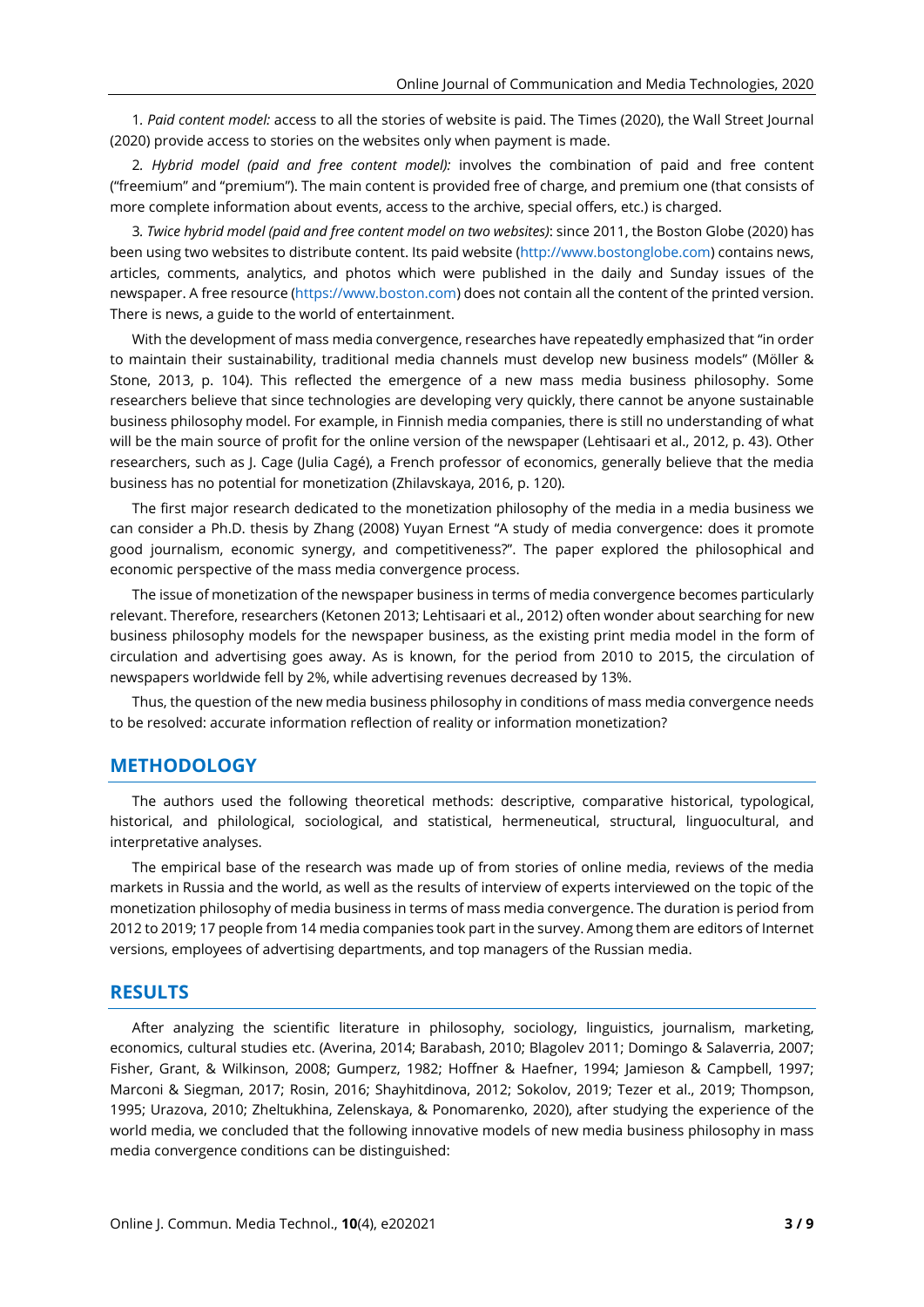#### E. A. Baranova, et al.

1. Product range expansion – sale of content and other goods. This media business philosophy model deals with the creation of online stores on the websites of printed media (or online stores – independent websites, launched by the media).

Because the basis of the media business philosophy (the lack of information among people, and the audience reach of advertisers) has disappeared, it has become increasingly difficult to sell a content and an audience. The media must look for what can be sold other than content and audience. Therefore, mass media develop today the sale of any goods on the site (Miroshnichenko, 2018). There are many examples of creating online stores on print websites (or online stores – independent sites launched by the media) in world practice.

Print media has been actively engaged in online commerce since 2013. The Wall Street Journal (2020) launched one of the first online stores, on this site you can buy various wines.

Usually, a mass media launches a website of selling of any goods in a partnership with certain brands, specializing in the sale of certain goods. Launched by the Daily Mail (2020) in 2016 at [www.mailshop.co.uk](http://www.mailshop.co.uk/) (Mailshop, 2016), one can see mainly home and garden products (Goodfellow, 2016).

Many mass media sell branded products as goods with the logo of the publishing house. For example, in the online store of the newspaper *New York Times* [\(https://www.nytimes.com/\)](https://www.nytimes.com/), one can find clothes and notebooks with the trademark of the publication.

Some Russian newspapers also open online stores with the aim of selling branded products on their websites. For example, on the website Arguments and Facts (2020) there is an online store where you can buy books in a digital format dedicated to various topics. The project "Books" arose because of the collaboration of the publishing house Arguments and Facts (2020) with the company LitRes (2020), the largest copyright holder for using electronic copies of Russian-language books in the network.

2. Data transactions – sale of received data and their visualization. This media business philosophy model means the transition to data journalism (Aitamurto, Sirkkunen, & Lehtonen, 2011), that is, journalism which bases its investigations on data (discovered and collected by journalists) and on their investigation made with computer-based methods as a new media business philosophy model.

In this case, the model can be built around the sales of the obtained data to other mass media and (or) other organizations (for example, research centers). In 2014, a data department opened in ProPublica (2020), a non-profit news organization known for its investigative journalism. The sale of generated data attracted \$30,000 of revenue for the first five months of the department's existence; the total revenue from the activities of the new division reached \$200,000 in 2016 (Keng & Ser, 2018, p. 46).

The cost of data varies depending on a consumer who buys it. This philosophy of pricing policy is carried out to combine the philosophy of publicity with commercial interests. For data sets which the department staff took a lot of time and effort to make it, the editors charge a one-time fee: in most cases, it is \$200 for journalists and \$2,000 for researchers. Those who want to use the data for commercial purposes should contact the department to discuss prices. Where the customer is not sure if the premium dataset is suitable for his purposes, he can first download a small sample of the data and a file explaining how to use it, for free. ProPublica (2020) datasets contain extensive information for researchers and journalists. Premium data sets can save scientists months of work (Klein & Grochowski, 2014).

In addition to selling the data itself, media companies can provide services for visualization of data. During the 2012 London Summer Olympics, the New York Times (2020) interactive team turned the raw data of the International Olympic Committee into various charts and graphics to sell them to other mass media companies. The Indonesian media company Katadata (2020) provides data analysis and visualization services for commercial companies and government agencies. In August 2017, the company fulfilled the order of a government agency to visualize the history of the country's economic development (Keng & Ser, 2018, p. 46).

3. Material optimization on space and time – cost reduction by eliminating waste. This media business philosophy model (Bubnova et al., 2018; Lehtisaari et al., 2012; Miroshnichenko, 2018; Shayhitdinova, 2012) assumes the allocation of newsrooms' space for sale or for rent.

This model can be implemented by transferring a part of employees to remote work.

Since 2009, the publishing house of the Economic Newspaper (2020) has introduced several technical innovations. The editorial and publishing system (RIS) and the workflow system that allows to automate the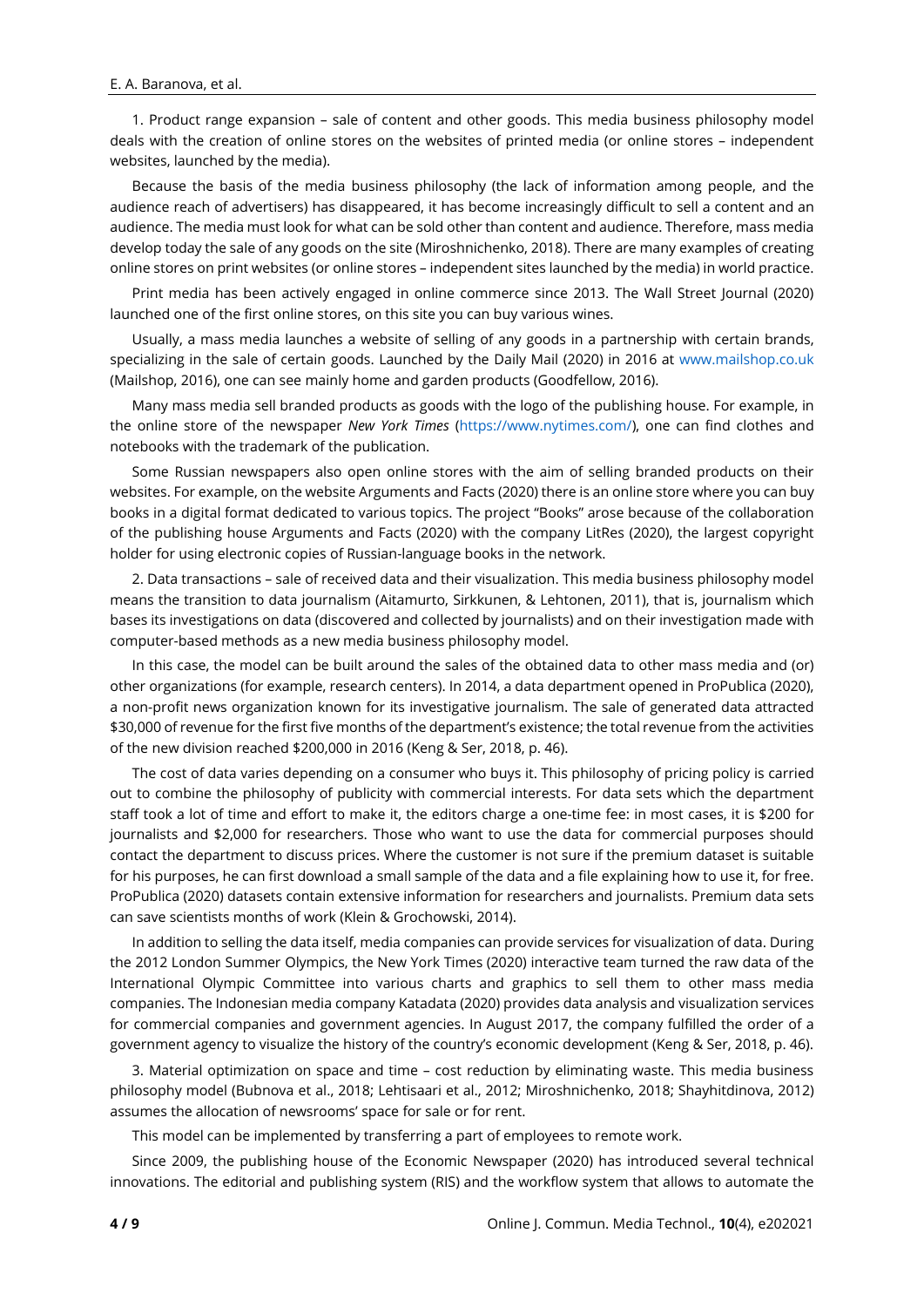process of producing printed content, that lead to the possibility to transfer many employees to remote work. The transfer to the virtual space allowed the holding to lease 150 square meters and to receive an additional income. The publishing house believes that this model of work can be adopted not only by professional publications but also by the mass press.

The Texas Tribune (2020) edition has its own venue where events, forums, and conferences can be held. *The Studio 919* is a 1000-square-foot conference room in downtown Austin, with an enchanting view of historic Congress Avenue, just a few blocks from the Texas State Capitol. The Texas Tribune (2020) receives up to a third of revenue from organizing forums and conferences.

#### **DISCUSSION**

Nevertheless, the question of profit from the listed media business philosophy models is quite controversial. There are also examples of unsuccessful attempts of developing of online stores. For example, "in the Moskovsky Komsomolets (2019) they tried to develop an online store on the site as a new source of income, but this project had to be closed. As practice has shown, people prefer large online stores with cheap prices since everything is on stream" (Baranova, 2017, p. 39).

The Komsomolskaya Pravda Publishing House (2020) has been selling books under its own brand since 2005. Previously, the books could be bought at the periodical press stores and in offline stores. The publishing house offers high-quality book collections 4 times cheaper than the market value. These are historical, often rare books, biographies, educational literature, as well as books written by journalists of the Komsomolskaya Pravda (2020). Books are selling also on electronic media.

However, after 2014, when the collection boom passed, book sales declined, many offline stores closed. The Komsomolskaya Pravda Publishing House [\(https://www.kp.ru/\)](https://www.kp.ru/) which had 6 offline stores and at the beginning of 2019, only one has left. Offline shops have been making a profit for a long period of time due to the collection boom, now books are no longer sold in this volume, so other products began to be tested for sell in the publishing house. At the end of 2018, the assortment of goods in the Online Store section on the [www.kp.ru](http://www.kp.ru/) website has expanded considerably: in addition to books, there were added such products as lawn mowers, lamps, various clothes, cosmetics, etc. In the Komsomolskaya Pravda publishing house [\(https://www.kp.ru/\)](https://www.kp.ru/), they decided that the consumer may also be interested in these kinds of products. After a year has passed, it turned out that 95% of the sales are still remaining books. Also, the Books section on the website was the most visited by the users. The publishing house will reduce the range of other products or maybe completely they will stop to sell it. In the turnover of publishing house, new products make up a tiny fraction. It is clearer for people to buy a book in a publishing house than, for example, a refrigerator or a lawnmower. To explain to the consumer the reason they should buy such kinds of products on the website [www.kp.ru](http://www.kp.ru/) it is necessary to spend a lot of time and money.

The percentage of sales in the online stores of the publishing houses is not so large as to even recoup half of the editorial costs. The trend towards the development of an online store on the website of the publishing house (or online stores – independent websites launched by the mass media) is a matter of philosophical and ethical nature. The development of online stores leads to an increase in branded content on media websites, the growth of native advertising. Back in the late 1990, The New York Times (2020) was criticized for advertising the company Barnes & Noble (2020), that sells books. If a visitor of a newspaper website bought a book from a link provided by the website, then the website received a commission. Such a mechanism may create a temptation for commercial reasons to include in reviews and reviews of those books that are most likely to be bought. It is very difficult to keep the line between editorial and advertising content, combining the interests of journalism and media business (Teaching Online Journalism Ethics, 2020). Perhaps that is why Grazia (2020) magazine, in 2014, have launched an autonomous e-commerce website, closely linked editorial and commercial information.

Due to the dynamic development of computer technologies, we cannot consider data journalism as a promising mass media business philosophy model, as the machine can replace the work of a journalist.

In turn, the editors of the world mass media are still careful in investing their resources in the development of data journalism, despite the presence of a few examples on the monetization of the generated data. Most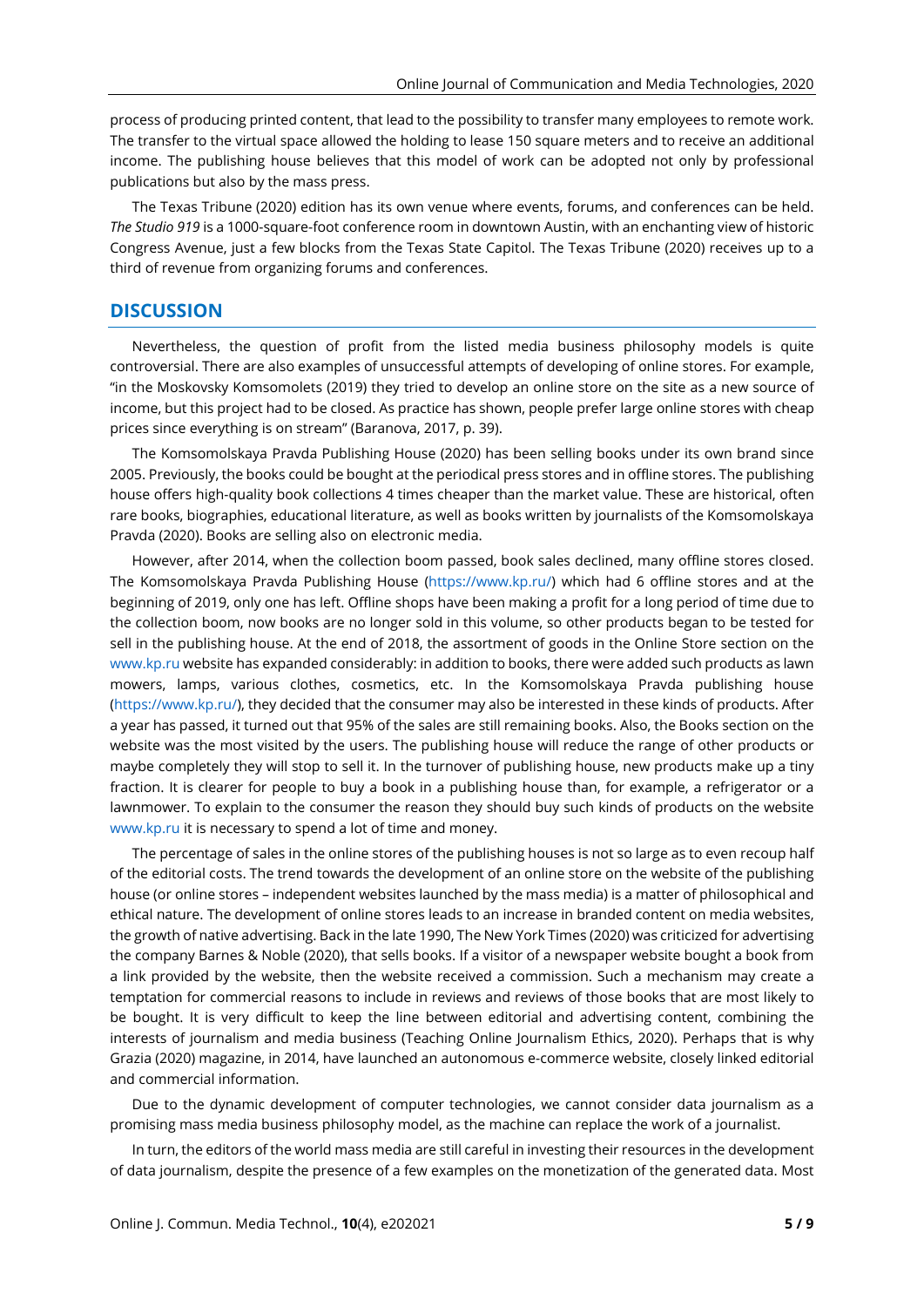leading newsrooms see it rather as a new mass media business philosophy way to improve the quality of stories and attract new audiences and advertisers (Keng & Ser, 2018, p. 45; Vartanova, 2003). For example, a data library on the site of the Texas Tribune (2020) non-profit newspaper gives most of the traffic to the website (Stiles & Babalola, 2010). For regional mass media, the development of data journalism is a catalyst for mass media business philosophical innovation in a newsroom.

Data journalism so far has the potential for influence on the addressee rather than income. It takes an incomparably longer time for content to be created based on analyzing big data than writing ordinary journalistic texts. It should also be noted that data journalism is developing in a new philosophical ecosystem that includes potential competitors for the media – organizations that are specializing in providing and visualizing various data.

For example, in the UK, a website called "Where Does My Money Go?" (2019) provides visual data on tax expenses. The American Maplight (2019) organization provides political information. Such companies, as a rule, are non-profit and are supported by funds.

The philosophy of material optimization on space and time realizing in allocation of newsrooms' space for sale with the accompanying transfer of employees to remote work is not widely used by the world mass media, so it's too early to talk about the guaranteed success of this mass media business philosophy model.

However, organizing seminars and other events for the readership in the newsroom can play a positive role, including from philosophical and financial points of view. Some publishing houses introduces a club system, the members of which can be users who have paid a fee. In the fall of 2017, this system was launched by the American magazine Atlantik (The Atlantic, 2020). Users who pay \$12 a month or \$120 a year, in addition an access to exclusive stories, web browsing without advertising, and gifts, can get into the newsroom insights or even to meet the renowned authors (The Masthead Membership, 2019).

## **CONCLUSION**

The study made it possible to discuss the problems of new media business philosophy in conditions of mass media convergence.

The main directions of philosophy of modern media business were considered. The choice of a way of the new media business philosophy for information monetization was defined.

The following innovative models of new media business philosophy in conditions of mass media convergence were described.

1. Product range expansion – sale of content and other goods. This model realizes the creation of online stores on the websites of printed media (or online stores – running by independent media). With the development of Internet Technologies, it has become increasingly difficult for mass media to sell content to audience and to sell audience to advertisers. As a result, the media began to look for a new mass media business philosophy – for other products that could be sold more efficiently than the content. Such products became a variety of things used with or without the trademark of the media.

2. Data transactions – sale of received data and their visualization. This model is a transition to data journalism, that is, journalism which bases its investigations on data (discovered and collected by journalists) and on their study by computerized methods. In this case, the business model can be built around the sales of the obtained data to other media and (or) other organizations (for example, research centers), as well as the sales of data visualization services.

3. Material optimization on space and time – cost reduction by eliminating waste. This model offers the allocation of newsroom's space for sale or for rent. This model can be implemented by transferring a part of employees to remote work.

Dedicated business models, if successfully operated, can become additional sources of income for mass media. But the experience of individual media cannot always be "shifted" to a specific newsroom. The profit from their use is not able to cover even half of the costs of running the media company, however.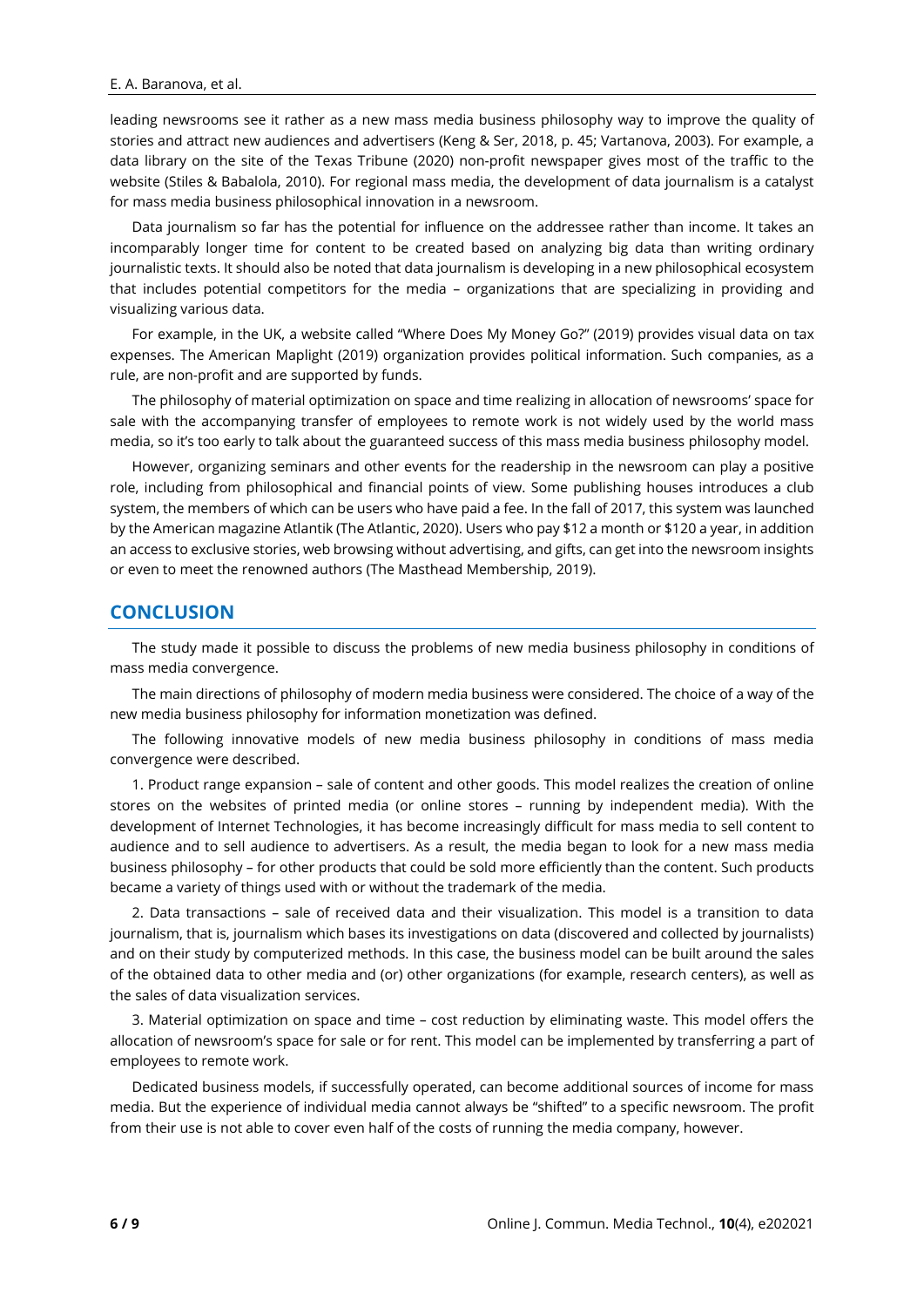## **ACKNOWLEDGEMENT**

The publication has been prepared with the support of the "RUDN University Program 5-100".

The publication was carried out as a part of the program of supporting the publication activity of the Southern Federal University.

### **REFERENCES**

- Aitamurto, T., Sirkkunen, E., Lehtonen, P. (2011). *Trends in Data Journalism*. Retrieved from [http://virtual.vtt.fi/](http://virtual.vtt.fi/virtual/nextmedia/Deliverables-2011/D3.2.1.2.B_Hyperloca-l_Trends_In%20Data_Journalism.pdf) [virtual/nextmedia/Deliverables-2011/D3.2.1.2.B\\_Hyperloca-l\\_Trends\\_In%20Data\\_Journalism.pdf](http://virtual.vtt.fi/virtual/nextmedia/Deliverables-2011/D3.2.1.2.B_Hyperloca-l_Trends_In%20Data_Journalism.pdf)
- Arguments and Facts. (2020). *Arguments and Facts*. Retrieved from <https://aif.ru/>
- Averina, E. S. (2014). Media market visualization. In: *Journal of the N.I. Lobachevsky University of Nizhny Novgorod*, *1*, 399-402.
- Barabash, V. V. (2010). *Images of Russia in the world*. Moscow: AIRO. ISBN 978-5-91022-130-1.
- Baranova, Е. А. (2017). *Convergence of Media Lips of Experts Journalists*. Moscow: Prometheus.
- Barnes & Noble. (2020). Retrieved from <https://www.barnesandnobleinc.com/>
- Bayanova A. R., Vodenko K. V., Sizova Zh. M., Chistyakov A. A., Prokopiev A. I., & Vasbieva D. G. (2019). A Philosophical view of organizational culture policy in contemporary universities. *European Journal of Science and Theology, 15*(3), 121-131.

Blagolev, N. N. (2011). Visual Culture in Theoretical Studies. *Polygnosis*, *1*(40), 18-20.

- Boeva-Omelechko, N. B., Posternyak, K. P., Zheltukhina, M. R., Ponomarenko, E. B., Talybina, E. V., Kalliopin, A. K., & Ovsyannikova, M. N. (2019). Two Images of Russia in the British Political Mass Media Discourse of 1991 – 1993 and 2013 – 2019: Pragmastylistic Aspect. *Online Journal of Communication and Media Technologies, 9*(4), e201926. <https://doi.org/10.29333/ojcmt/5952>
- Bubnova, I. S., Khvatova, M. A., Chernik, V. E., Popova, O. V., Prokopyev, A. I., Naumov, P. Yu., & Babarykin, O. V. (2018). Research of Professional Activity Features of Ecologist at Carrying Out Public Ecological Examination. *Ekoloji, 106*, 999-1006, Article No: e106183.
- Cherdymova, E. I., Prokopyev, A. I., Karpenkova, Y. V., Pravkin, S. A., Ponomareva, N. S., Kanyaeva, O. M., Ryazapova, L. Z., & Anufriev, A. F. (2019). EcoArt Therapy as a Factor of Students' Environmental Consciousness Development. *Ekoloji, 107*, 687-693.
- Daily Mail. (2020). Retrieved from [https://www.dailymail.co.uk](https://www.dailymail.co.uk/)
- Domingo, D. (2006). *Inventing online journalism. Development of the Internet as a News Medium in Four Catalan Online Newsrooms* (PhD Thesis). Barcelona: Universitat Autònoma de Barcelona.
- Domingo, D., & Salaverria, R. (2007). Four Dimensions of Journalistic Convergence: A Preliminary Approach to Current Media Trends at Spain. *8th International Symposium on Online Journalism*, *1*, 1-7.
- Dupagne, M., Garrison, B. (2003). A Case Study of Media Convergence at Media General's Tampa News Center. *Paper presented at the Expanding Convergence: Media Use in a Changing Information Environment Conference*. Columbia, 1, pp. 73-81.
- Ezhov, K. S., Cherdymova, E. I., Prokopyev, A. I., Fabrikov, M. S., Dorokhov, N. I., Serebrennikova, Yu. V., Belousov, A. L., & Efimova, O. S. (2019). Conflict features depending on stay duration at workplace. *Dilemas contemporáneos: Educación, Política y Valores, VI* (Special Edition), 38.

Fisher, D., Grant, A., & Wilkinson, J. (2008). *Principles of Convergent Journalism*. Oxford: Oxford University Press.

- Goodfellow, J. (2016). *Mail Newspapers launch online marketplace Mail Shop to offer brands a platform to sell directly to its readers. 11.10.2016*. Retrieved from: [https://www.thedrum.com/news/2016/10/11/mail](https://www.thedrum.com/news/2016/10/11/mail-newspapers-launch-online-marketplace-mail-shop-offer-brands-platform-sell)[newspapers-launch-online-marketplace-mail-shop-offer-brands-platform-sell](https://www.thedrum.com/news/2016/10/11/mail-newspapers-launch-online-marketplace-mail-shop-offer-brands-platform-sell)
- Grazia. (2020). *Grazia*. Retrieved from <https://graziamagazine.ru/>
- Gumperz, J.J. (1982). *Discourse Strategies*. Cambridge: Cambridge University Press. <https://doi.org/10.1017/CBO9780511611834>
- Hoffner, C., & Haefner, M. J. (1994). Children's news interest during the Gulf War: The role of negative affect. *Journal of Broadcasting & Electronic Media*, *38*, 193-204. <https://doi.org/10.1080/08838159409364256>
- Holopirek, J. A. (2007). *Online Journalism: The Transformation of the Film Review.* Cambridge: ProQuest.
- Jamieson, K. H., & Campbell, K. K. (1997). *The Interplay of Influence: News, Advertising, Politics and Mass Media*. Belmont: Wadsworth Publishing Company. ISBN 9780534533649.

Online J. Commun. Media Technol., **10**(4), e202021 **7 / 9**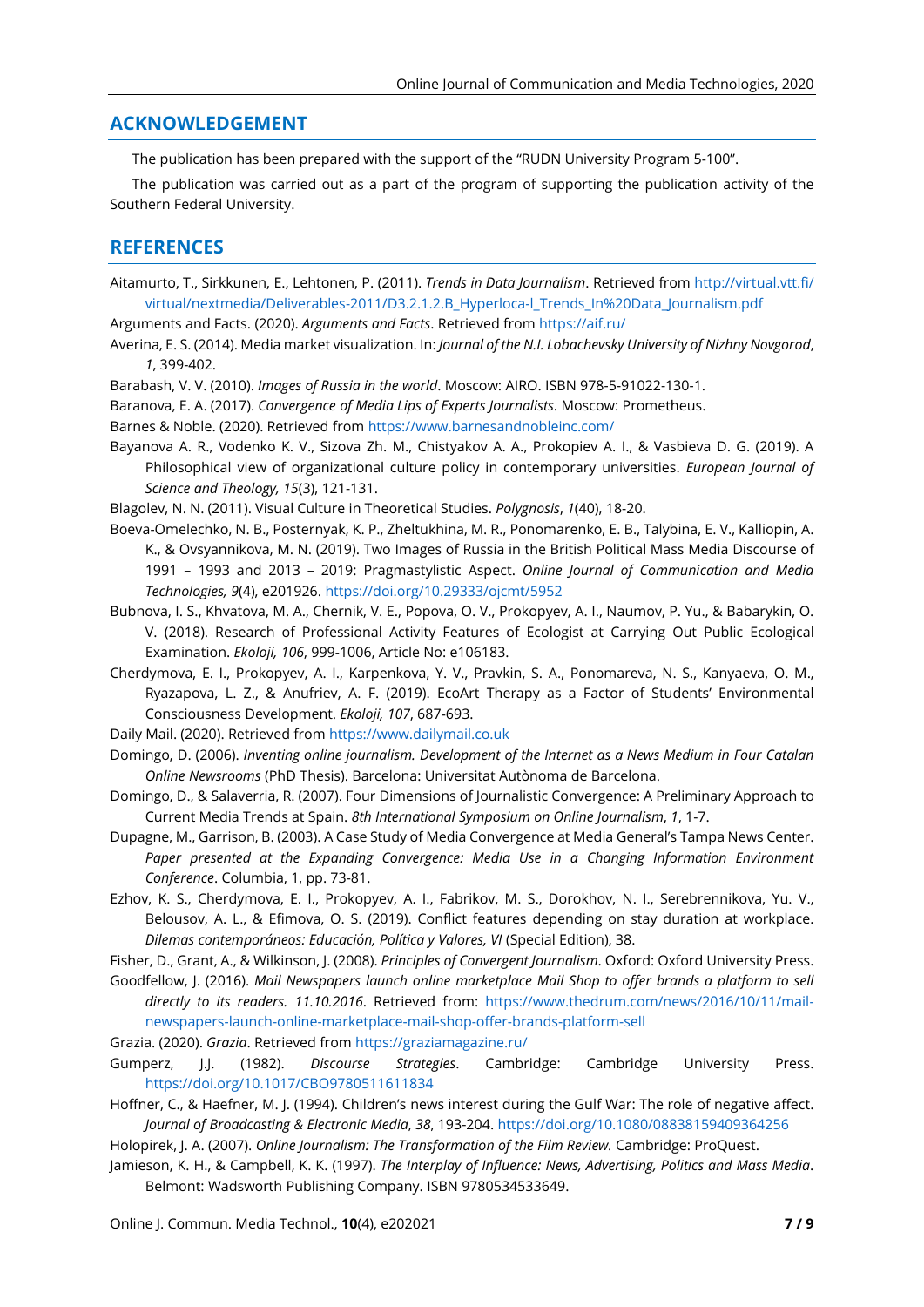Kachkaeva, A. G. (2010). *Journalism and Convergence: Why and How Traditional Media are Transformed into Multimedia*. Moscow: Focus-Media.

Katadata. (2020). *Katadata*. Retrieved from <https://katadata.co.id/>

Keng, K., & Ser, K. (2018). *Best Practices for Data Journalism*. New York: MDIF.

- Ketonen, T. (2013). *Medianomics – Strategic choices and business model innovation in newspaper publishing. Project Report*. Turku: Abo Akademi University School of Business and Economics.
- Klein, S., & Grochowski, J. R. (2014). *Introducing the ProPublica Data Store.* Retrieved from <https://www.propublica.org/article/introducing-the-propublica-data-store>

Komsomolskaya Pravda. (2020). Retrieved from <https://www.kp.ru/>

- Kutuev, R. A., Mashkin, N. A., Yevgrafova, O. G., Morozov, A. V., Zakharova, A. N., & Parkhaev, V. T. (2017). Methodological guidance of educational monitoring effectiveness. *Modern journal of language teaching methods, 7*(3), 405-441.
- Lehtisaari, K., Karppinen, K., Harjuniemi, T., Grönlund, M., Linden, C. G., Nieminen, H., & Viljakainen, A. (2012). *Media Convergence and Business Models: Responses of Finnish Daily Newspapers.* Helsinki: Communication Research Centre CRC, Department of Social Research, University of Helsinki. ISBN 978-952-10-8276-4 Litres. (2020). Retrieved from [https://www.litres.ru](https://www.litres.ru/)
- Lupton, B., & Thurman, N. (2008). Convergence calls: Multimedia storytelling at British news websites. *The International Journal of Research into New Media Technologies*, *14*(4), 439-455. <https://doi.org/10.1177/1354856508094662>

Mailshop. (2016). Retrieved from [https://www.mailshop.co.uk](https://www.mailshop.co.uk/)

Makeenko, M. I. (2014). *Fundamentals of Media Business: Textbook for University Students.* Moscow: Aspect-press. ISBN 978-5-7567-0724-3

Maplight. (2019). Retrieved from [https://maplight.org](https://maplight.org/)

- Marconi F., & Siegman, A. (2017). The Future of Augmented Journalism: A Guide for Newsrooms in the Age of Smart Machines. *El profesional de la información*, *27*(4), 751-758.
- Miroshnichenko, A. (2018). Who will pay: how the media business is looking for a new monetization model? Retrieved from [https://www.rbc.ru/opinions/technology\\_and\\_media/12/11/2018/5be56d069a7947](https://www.rbc.ru/opinions/technology_and_media/12/11/2018/5be56d069a7947bf2702bdd9) [bf2702bdd9](https://www.rbc.ru/opinions/technology_and_media/12/11/2018/5be56d069a7947bf2702bdd9)
- Möller, K., & Stone, M. (2013). *Social Media Guide*. Vienna: OSCE Representative on Media Freedom.
- Moskovsky Komsomolets. (2019). Retrieved from <https://www.mk.ru/>
- ProPublica. (2020). Retrieved from http*://*[www.propublica.org](http://www.propublica.org/)
- Pushkarev, V. V., Cherdymova, E. I., Prokopyev, A. I., Kochurov, M. G., Shamanin, N. V., Ezhov, S. G., Kamenskaya, S. V., & Kargina, N. V. (2019). Motivation and needs in the area of the spouses with different experiences of cohabitation. *Dilemas contemporáneos: Educación, Política y Valores, VI* (Special Edition), 41.
- Quinn, S. (2005). *Convergent Journalism: The Fundamentals of Multimedia Reporting*. New York: Peter Lang. ISBN-13: 978-0820474526; ISBN-10: 0820474525
- Quinn, S., & Filak, V.F. (2005). *Convergent Journalism an introduction*. Amsterdam: Focal Press. ISBN 9780240807249; 0240807243 <https://doi.org/10.4324/9780080468440>
- Rosin, V. M. (2016). *Visual culture and perception. How a person sees and understands the world*. Moscow: URSS. ISBN 978-5-9710-2326-5
- Shayhitdinova, S. K. (2012). *The Media Convergence and the "Human Situation": New Challenges, Old Questions*. Kazan: Kazan University Press. ISBN 978-5-8044-1642-4
- Shchepilova, G. G., & Shchepilov, K. V. (2012). *Basics of advertising*. Moscow: Yurajt. ISBN 978-5-9916-2477-0 Sokolov, A. V. (2019). Philosophy of Information. Moscow: Yurajt. ISBN 978-5-534-08009-4
- Stiles, M., & Babalola, N. (2010). Memorial Data. Retrieved from [https://www.texastribune.org/2010/05/31/](https://www.texastribune.org/2010/05/31/texas-tribune-database-library-update) [texas-tribune-database-library-update](https://www.texastribune.org/2010/05/31/texas-tribune-database-library-update)
- Tameryan, T. Y., Zheltukhina, M. R., Slyshkin, G. G., Zelenskaya, L. L., Ryabko, O. P., & Bodony, M. A. (2019). Political Media Communication: Bilingual Strategies in the Pre-Election Campaign Speeches. *Online Journal of Communication and Media Technologies, 9*(4), e201921. <https://doi.org/10.29333/ojcmt/5869>
- Teaching Online Journalism Ethics. (2020). Retrieved from [http://www.smu.edu/~/media/Site/Provost/Ethics/](http://www.smu.edu/~/media/Site/Provost/Ethics/pdfs/02090%20Seib%20text%20FA.ashx?la=en) [pdfs/02090%20Seib%20text%20FA.ashx?la=en](http://www.smu.edu/~/media/Site/Provost/Ethics/pdfs/02090%20Seib%20text%20FA.ashx?la=en)